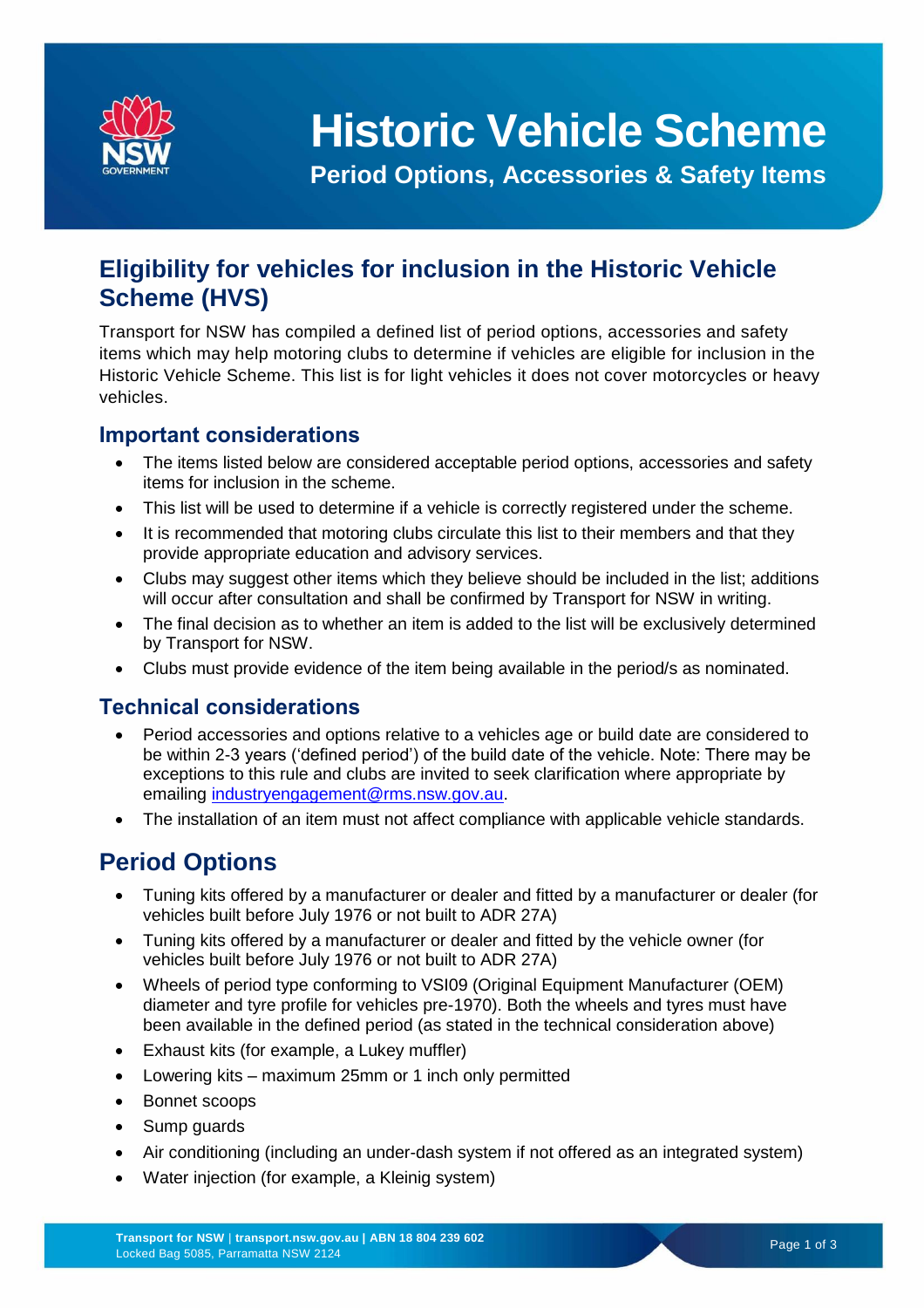- Floor change conversions OEM or aftermarket
- Overdrive on gearbox including a Laycock system or similar
- Wire wheel conversion whether optional or not
- Disc brake conversions from later year of *same* make/model (Note: must be complete system including wheels and tyres)
- Disc brake conversions from *later* model of same make (Note: must be complete system including wheels and tyres)
- Optional engine fitment (Note: must be complete package including brakes, transmission, axles, wheels, tyres and other required items)
- Optional Transmission change including automatic to manual or manual to automatic conversion within manufacturer's optional equipment.
- Half cage/single hoop roll bars in an open sports car CAMS or VSB14 not allowed in sedans or Fixed Head Coupes (FHC)
- Sun roof OEM fitted
- Sun roof replicating OEM (must have an accompanying VSCCS compliance certificate)
- Webasto-type roof conversion OEM fitted.

## **Period Accessories**

Note: Accessories must be able to be removed and the vehicle returned to its original ("as built") condition.

- Radio
- Tape player 8 track or cassette (not CD) unless OEM fitted
- Mudflaps
- Wheel trims and hubcaps
- Rear window blinds that do not obstruct vision (for example, louvres are acceptable)
- Mirrors internal or external
- Dash mounted fans (check regulations for applicability)
- Additional instrumentation dash mounted
- Side window blinds
- Mesh headlamp covers
- Luggage racks (roof or boot)
- Halda Speedpilot or TripMaster (or similar)
- Map lamps and other internal reading lamps
- Driving and fog lamps including mounts
- Badge bars
- Bonnet mascots
- Additional chrome strips
- Additional reflectors including scotch tape or otherwise
- Demisters including hot air or electric bar type
- $\bullet$  Heater hot water type
- Windscreen washers
- Bug deflectors